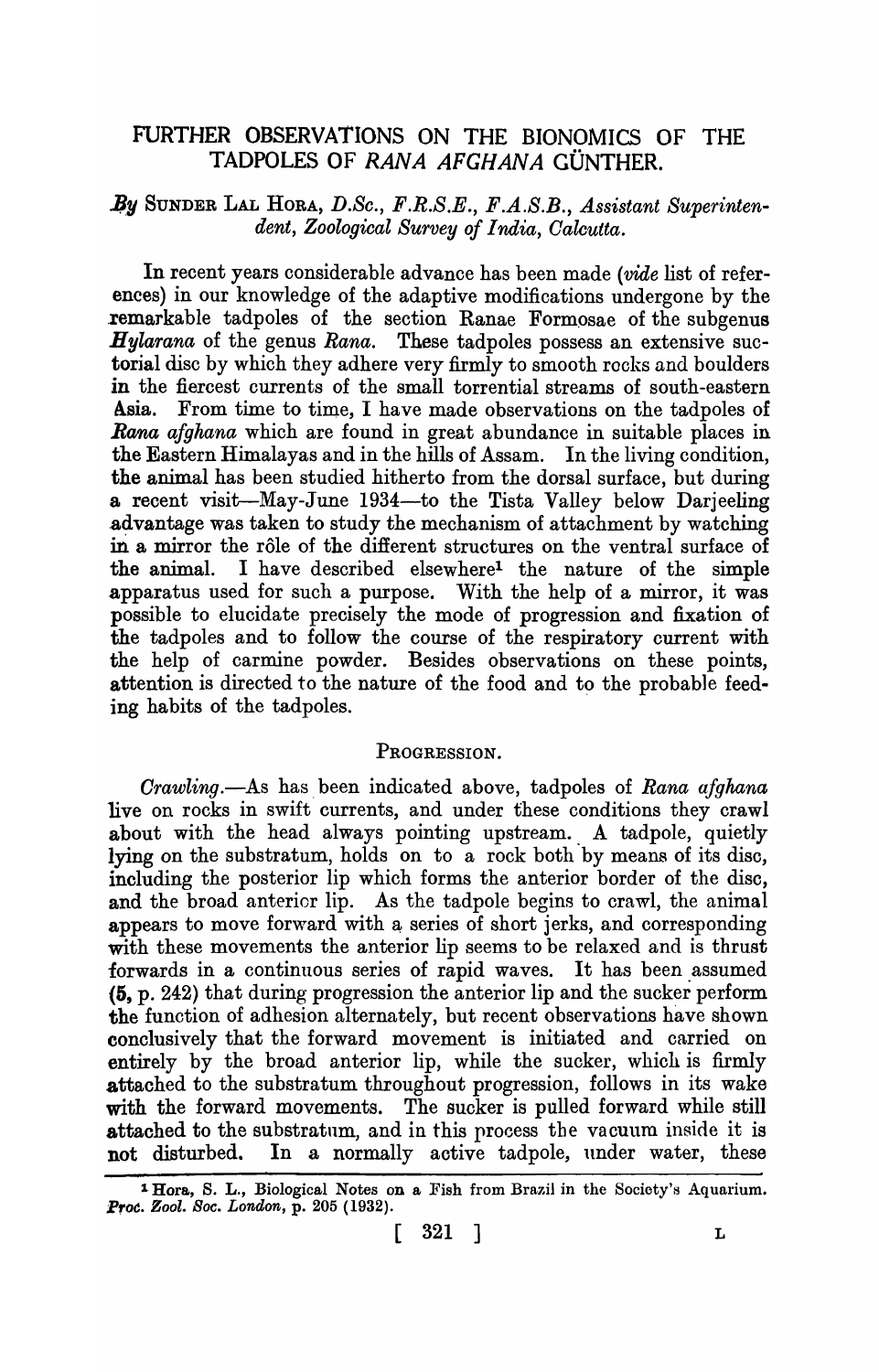movements are too rapid to be analysed but the following device proved very helpful. A tadpole was placed in a wet dish and, by poking with a sharp point, it was made to crawl for some time. When the animal was sufficiently exhausted, the crawling movements became very slow, so that every action of the tadpole could be clearly observed and analysed.

During the forward movement, the mouth opened and closed in rapid succession in conformity with the jerking movements of the anterior lip. On account of the prominent black jaws, it was easy to observe these movements.

With the help of a pair of sharp scissors, the anterior lip was cut off, and it was observed that tadpoles treated in this way lost the power of crawling. They progressed slow ly by slight jerks of the body which was detached from the substratum.

The above observations indicate that the anterior lip is the chief organ of progression, and that its power of fixation is so great that not only can it withstand the rush of water at the anterior end but can pull forward the entire body which is attached to the substratum by means of the sucker.

Occasionally tadpoles were observed to crawl backwards; but the mechanism by which this reverse movement was effected could not be elucidated. The anterior lip does seem to play some part in this process, but the reverse movement was so rare and of such a short duration that the actual mechanism could not be studied. It was noticed, however, that in the reverse movement the " steps" were somewhat longer than those in the forward movement, and that the distal part of the anterior lip trailed along at each " step."

The backward crawling movement of the tadpoles of *Rana afghana*  is remarkable, especially when it is remembered that the teeth on both the lips and the spines on the tuberculated area along the posterior and lateral parts of the disc are directed backwards. All these sharp points are meant to prevent the slipping of the tadpole backward. It follows, therefore, that without the actual lifting of the organs of attachment from the substratum, any movement in the reverse direction would seem hardly possible. At all events only one of the two main organs of attachment could be disengaged with safety at a time. It seems probable that in the reverse movement the suctorial disc is disengaged first, moved backwards and fixed in a new position. The anterior lip is then disengaged and pulled backwards. By the repetitions of these movements, the tadpole is probably enabled to crawl in the backward direction.

Swimming.--Reference has already been made  $(5, p. 242)$  to the darting movement of these tadpoles. This movement is too rapid and its mechanism could not be studied with the naked eye. The body did not appear to be thrown into noticeable series of waves and the tail seemed to flap just a little. Probably the succession of muscular waves along the body was so quick that to the naked eye the body appeared to be held straight during progression.

In a dish containing water, the tadpoles were observed to swim occasionally, but the movements were very clumsy. Progression was effected by the undulating movements of the body and the head moved alternately from side to side. With an increase in the rate of progression.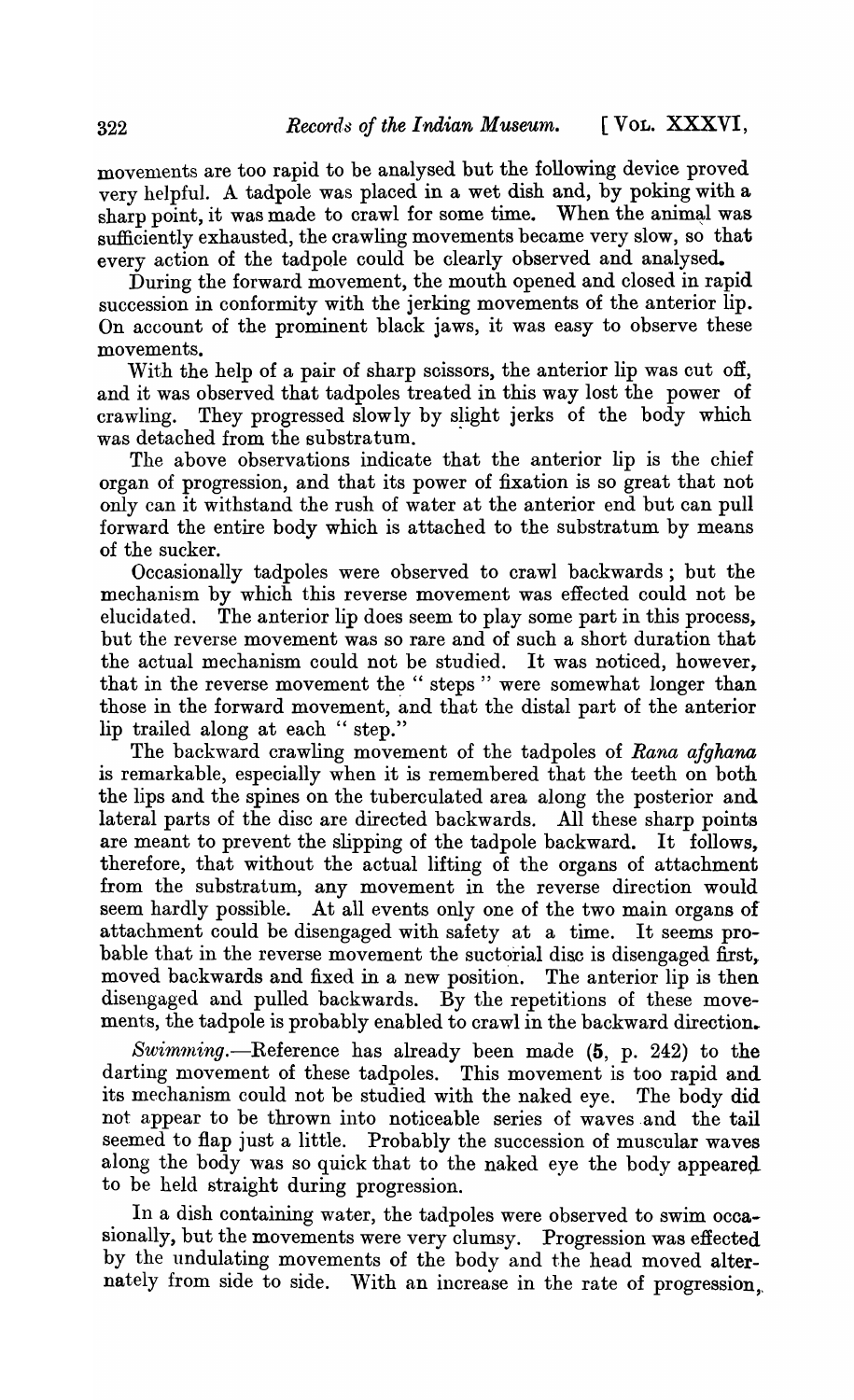the awkward slow movements of the animal became more and more graoeful till in the darting movement the body appeared to be straight as mentioned above.

#### RESPIRATION.

In the tadpoles of *Rana afghana* the respiratory current enters through the nostrils though these structures are not in any way specially modified for this function. Reference may here be made to the nostrils of *Ascaphus truei* which according to Noble (8, p. 65, fig. 8), are specially modified for respiration in swift currents. In the tadpoles of *R. afghana*, the floor of the buccal cavity was noticed to rise and fall, and the passage of the respiratory current, which flows in from the nostrils, could also be inferred from the movements of the 'surface of the head in this region. When a cloud of carmine powder was floated over the head of the tadpole, it was sucked in through the nostrils but immediately "coughed" out through the mouth. The animal moved to another place at the same time. In tadpoles that had become languid through exertion the colouring matter was allowed to pass over the gills and was ultimately ejected through the spiracle. When clouds of carmine were floated along the lower margins of the head, no particle was taken in showing thereby that no current flowed below the head. When the anterior lip was damaged, the carmine powder was noticed to enter below the head but no definite current could be traced.

The .tadpoles are capable of suspending respiration for short periods as is usual in the case of hill-stream fishes (3, p. 591).

The tadpoles frequently push their heads out of water by crawling along the sides of the dish in which they are kept, but they can stay in this position only for a short period. A tadpole kept in a wet dish desiccated and died within about an hour or so, showing thereby that the animal is not fully adapted for aerial respiration. When the head was out of water, the floor of the mouth showed no movement but a regular rise and fall of the area round the nostrils was observed.

It may be noted that the lungs of these tadpoles are small and thickwalled  $(3, p. 584; 6, p. 382)$  and are apparently non-functional. In these circumstances aerial respiration can take place to a limited extent only through the skin of the animal.

### FIXATION.

Sucker is the chief organ of fixation, but if its margin is in any way injured or damaged its efficiency is greatly impaired. The rows of backwardly directed teeth on the posterior lip and of spines on the tuberculated area prevent the sucker from slipping backwards in strong currents. It has been indicated above that in the natural habitat, the sucker is kept in action for almost the whole of the time, even during progression. The broad anterior lip, with its several rows of backwardly directed teeth, is also a powerful organ of adhesion. It may be pointed out here that the lips in conjuction with the mouth do not form a vacuum sucker. Normally the respiratory current does not flow in through the mouth and the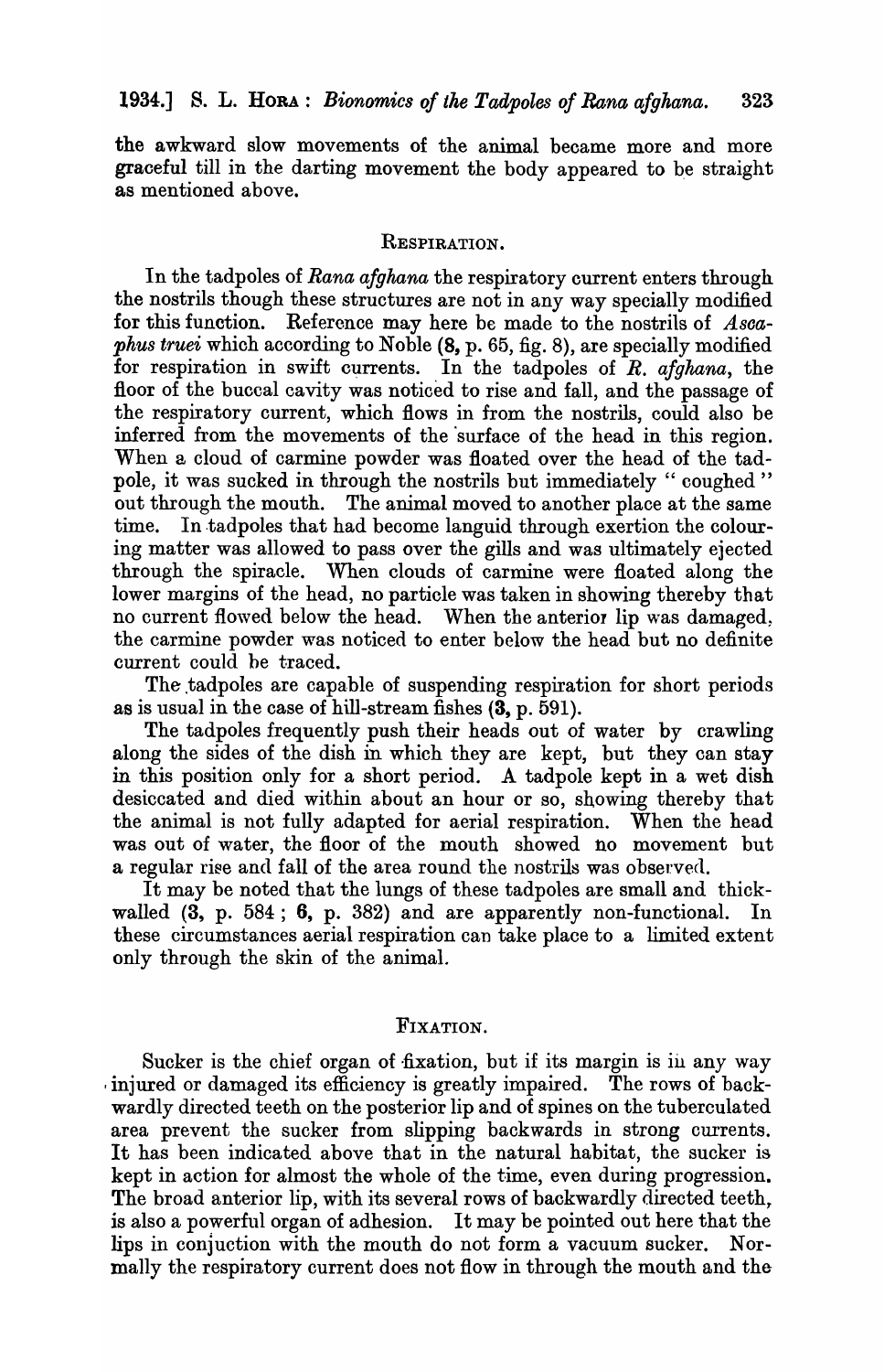lips lie closely adpressed to the substratum, but there is no mechanism in this area that can produce a vacuum. The efficacy of adhesion in this region depends upon the strength of the anchoring devices, and on " seizing" which takes place when two surfaces are brought together in close contact. It has further to be noted that in the absence of a respiratory current flowing in through the mouth there is no area of low pressure in the region of the mouth, as is usually the case in a number of hill-stream fishes.

In the absence of any direct observations, it was presumed by me (5, p. 243) that the folds of the lips at the corners of the mouth form respira tory channels. In the case of *Rana afghana* tadpoles the respiratory current does not enter through the mouth *(vide supra,* p. 323), but it was observed that these folds serve a very important function during progression. When the anterior lip is thrust forward, the anterior jaw and the associated structures are also carried forwards along with it. At this time the folds open out so that the posterior lip which forms the anterior border of the sucker is not disturbed from its position. By this simple device, the action' of the sucker is not impaired in any way. In the case of the tadpoles of *Ascaphus truei*, Noble has observed that "folds" in sucker arranged to permit opening of the mouth (for locomotion) without seriously detracting from the suctorial nature of the apparatus" (8, p. 68). The lips of this animal do not form a sucker, but it seems probable that during progression the anterior lip moves in the same way as described above in the case of the tadpole of *R. afghana,* while the posterior lip is pulled forwards when still attached to the substratum. The folds of the lips permit the thrusting forward of the anterior lip without detracting from the adhesive properties of the posterior lip. It seems probable that wherever folds exist at the corners of the mouth in hill-stream tadpoles, they subserve the function as detailed above.

## NATURE OF FOOD AND MODE OF FEEDING.

The alimentary canal of the tadpoles of *Rana afghana* consists of a long tube of almost uniform diameter throughout and possesses 3 or 4 coils. It is about five to six times as long as the distance between the tip of the snout and the anal opening. In its entire length, it is full of brownish, pulpy substance which, when examined under a binocular microscope, seems to consist of fine particles of sand and slime. No green filamentous algae were found inside the gut. It is probable, therefore, that the tadpoles feed on the slimy matter that is found encrusting apparently smooth rocks and stones even in very swift currents. The particles of sand no doubt get entangled in the slime as they drift down with the current. As is usual with the tadpoles of frogs, the slimy matter is probably rasped off the rocks with the help of the powerful jaws. No direct observations could, however, be made on the actual mode of feeding, but it seems probable that the anterior V -shaped jaw scrapes the food material and the broad posterior jaw prevents it from being washed away by the current. In any case it seems certain that in the tadpoles of *Rana afghana* the respiratory current does not serve as the food current of the animal.